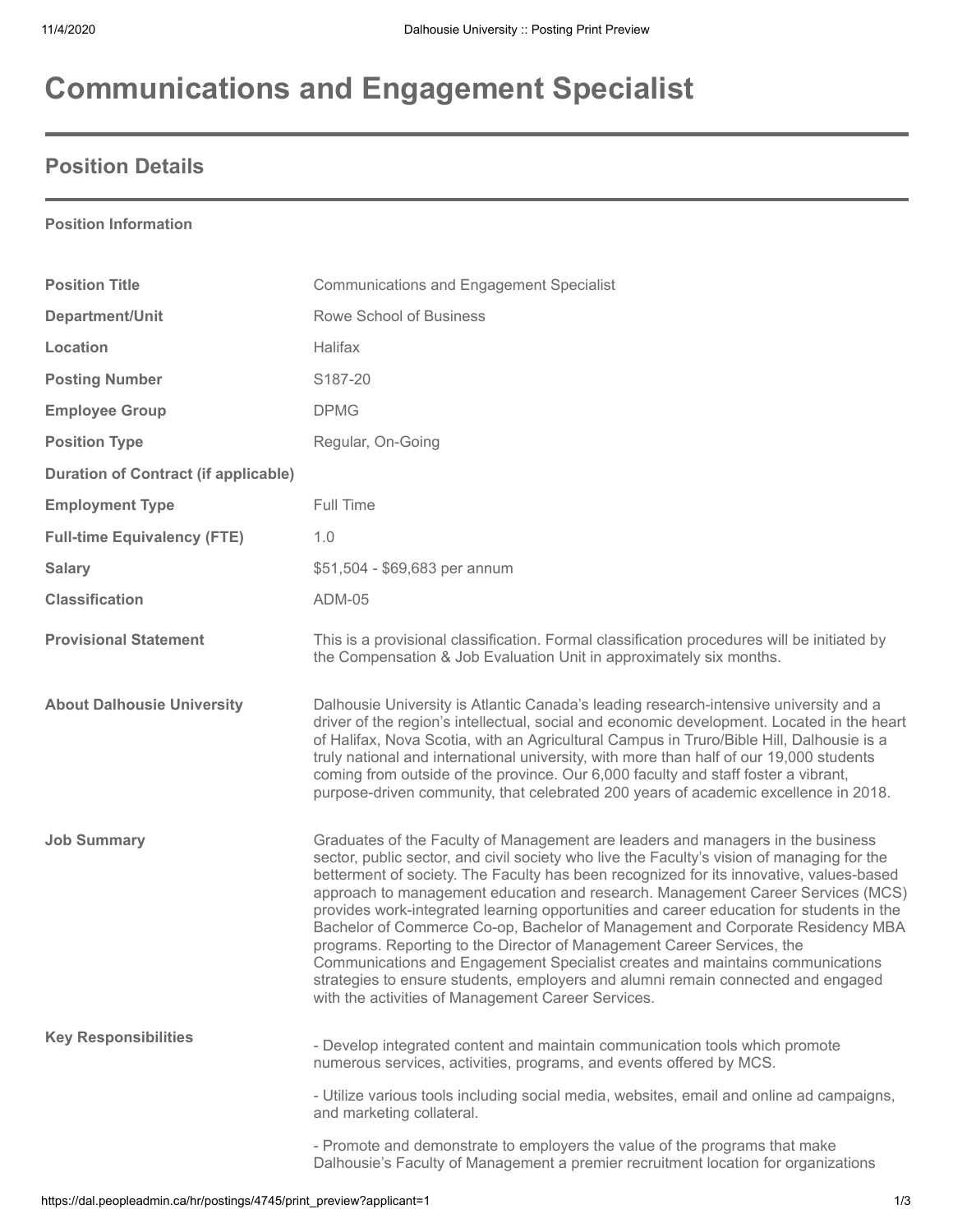| 11/4/2020                         | Dalhousie University :: Posting Print Preview                                                                                                                                                                                                                                                                                                                                                                                                                                                                                                                                                                                                                                                                                                                                                                                                                                                                                                                                                                                          |
|-----------------------------------|----------------------------------------------------------------------------------------------------------------------------------------------------------------------------------------------------------------------------------------------------------------------------------------------------------------------------------------------------------------------------------------------------------------------------------------------------------------------------------------------------------------------------------------------------------------------------------------------------------------------------------------------------------------------------------------------------------------------------------------------------------------------------------------------------------------------------------------------------------------------------------------------------------------------------------------------------------------------------------------------------------------------------------------|
|                                   | seeking student and graduate employees.                                                                                                                                                                                                                                                                                                                                                                                                                                                                                                                                                                                                                                                                                                                                                                                                                                                                                                                                                                                                |
|                                   | - Develop and maintain rapport with students in undergraduate and graduate programs,<br>providing them with opportunities to develop their career interests and skills, through<br>provision of relevant information, outreach activities, and connections with internal and<br>external partners.                                                                                                                                                                                                                                                                                                                                                                                                                                                                                                                                                                                                                                                                                                                                     |
|                                   | - Collaborate with partners, on and off campus, to deliver joint events and campaigns.                                                                                                                                                                                                                                                                                                                                                                                                                                                                                                                                                                                                                                                                                                                                                                                                                                                                                                                                                 |
|                                   | - Provide strategic direction and consultation to optimize internal and external<br>engagement efforts.                                                                                                                                                                                                                                                                                                                                                                                                                                                                                                                                                                                                                                                                                                                                                                                                                                                                                                                                |
| <b>Note</b>                       |                                                                                                                                                                                                                                                                                                                                                                                                                                                                                                                                                                                                                                                                                                                                                                                                                                                                                                                                                                                                                                        |
| <b>Qualifications</b>             | Undergraduate degree in public relations or marketing (or related field), plus<br>approximately three years' experience in marketing or communications (or equivalent<br>combination of training and experience) is required. Experience in creating and<br>executing successful marketing and communications strategies, as well as<br>demonstrated competence using social media, website development, and creative<br>design work, are required. Good organizational skills, and ability to manage multiple<br>projects, simultaneously, is required. Event planning experience would be an asset. Must<br>have excellent written and oral communications skills, with the ability to tailor<br>communications to the needs of the audience. Prior experience in an academic<br>environment or working with young adults desirable, as is experience in the supervision<br>of student employees. Candidate should be service oriented, highly motivated, and<br>equally capable of working independently as well as part of a team. |
| <b>Job Competencies</b>           | The successful candidate is expected to demonstrate proficiency in Dalhousie's core<br>and leadership competencies (https://www.dal.ca/dept/leaders.html), in particular:<br>- Knowledge & Thinking Skills<br>- Thinking and Acting Strategically<br>- Relationship Building<br>- Accountability for Performance & Results<br>- Respect and Inclusion                                                                                                                                                                                                                                                                                                                                                                                                                                                                                                                                                                                                                                                                                  |
| <b>Additional Information</b>     | Dalhousie University supports a healthy and balanced lifestyle. Our total compensation<br>package includes a defined benefit pension plan, health and dental plans, a health<br>spending account, an employee and family assistance program and a tuition assistance<br>program.                                                                                                                                                                                                                                                                                                                                                                                                                                                                                                                                                                                                                                                                                                                                                       |
| <b>Application Consideration</b>  | Applications from university employees and external candidates are given concurrent<br>consideration. Among short-listed candidates, university employees will be given special<br>consideration.<br>We thank all applicants for their interest, however, only candidates selected for an<br>interview will be contacted.                                                                                                                                                                                                                                                                                                                                                                                                                                                                                                                                                                                                                                                                                                              |
| <b>Diversity Statement</b>        | Dalhousie University is committed to fostering a collegial culture grounded in diversity<br>and inclusiveness. The university encourages applications from Indigenous persons,<br>persons with a disability, racially visible persons, women, persons of minority sexual<br>orientations and gender identities, and all candidates who would contribute to the<br>diversity of our community. For more information, please visit<br>www.dal.ca/hiringfordiversity.                                                                                                                                                                                                                                                                                                                                                                                                                                                                                                                                                                     |
| <b>Posting Detail Information</b> |                                                                                                                                                                                                                                                                                                                                                                                                                                                                                                                                                                                                                                                                                                                                                                                                                                                                                                                                                                                                                                        |
| <b>Number of Vacancies</b>        | 1                                                                                                                                                                                                                                                                                                                                                                                                                                                                                                                                                                                                                                                                                                                                                                                                                                                                                                                                                                                                                                      |
| <b>Open Date</b>                  | 11/04/2020                                                                                                                                                                                                                                                                                                                                                                                                                                                                                                                                                                                                                                                                                                                                                                                                                                                                                                                                                                                                                             |